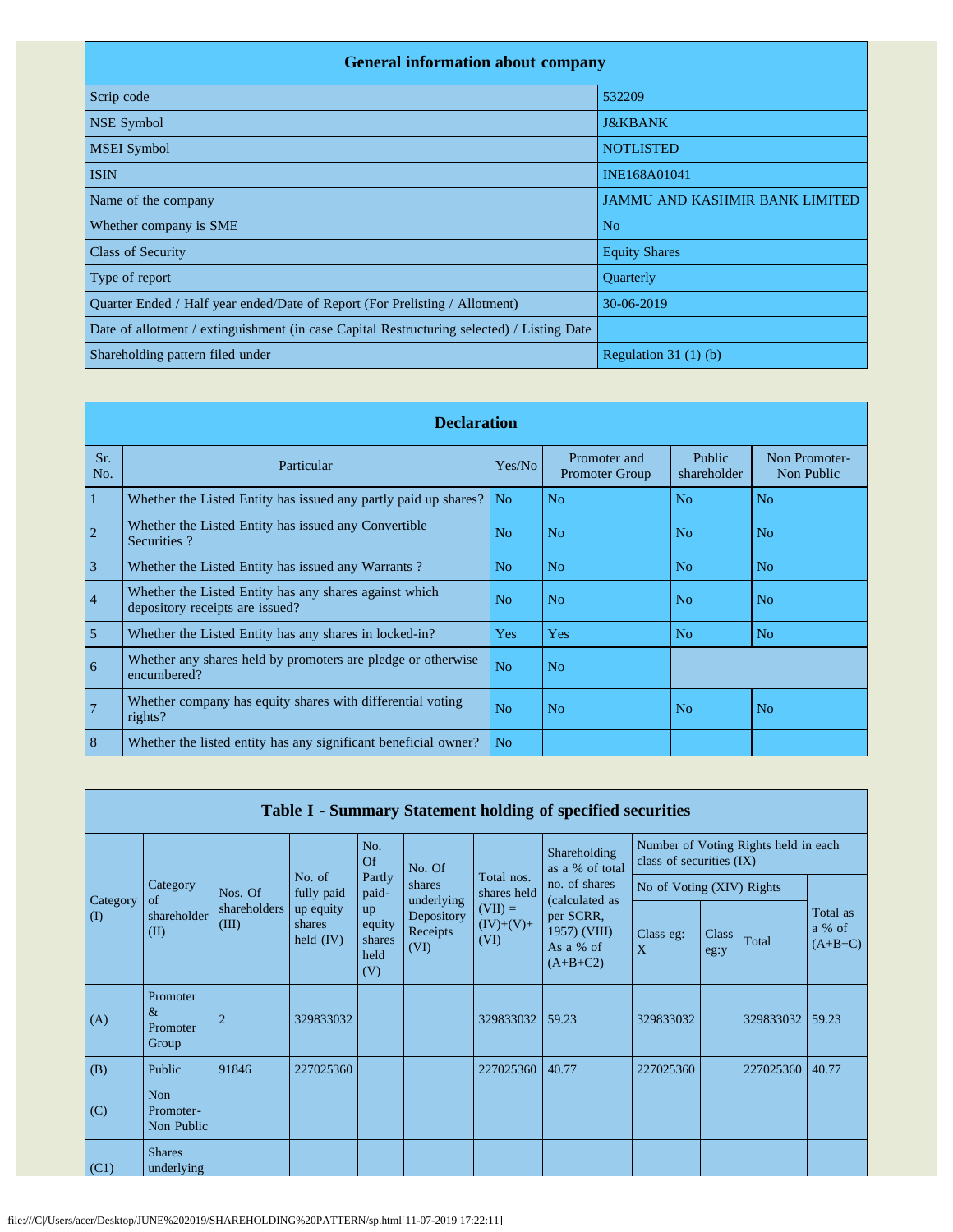|      | <b>DRs</b>                                            |       |           |  |                 |           |               |  |
|------|-------------------------------------------------------|-------|-----------|--|-----------------|-----------|---------------|--|
| (C2) | <b>Shares</b><br>held by<br>Employee<br><b>Trusts</b> |       |           |  |                 |           |               |  |
|      | Total                                                 | 91848 | 556858392 |  | 556858392   100 | 556858392 | 556858392 100 |  |

|                      | Table I - Summary Statement holding of specified securities |                                       |                                           |                                                                                                                         |                                                                                           |                                        |                                                           |                                                                               |                                                         |                                       |  |  |  |  |
|----------------------|-------------------------------------------------------------|---------------------------------------|-------------------------------------------|-------------------------------------------------------------------------------------------------------------------------|-------------------------------------------------------------------------------------------|----------------------------------------|-----------------------------------------------------------|-------------------------------------------------------------------------------|---------------------------------------------------------|---------------------------------------|--|--|--|--|
| Category<br>$\rm(D)$ | Category<br>of<br>Outstanding<br>shareholder<br>(II)<br>(X) | No. Of<br><b>Shares</b><br>Underlying | No. of<br><b>Shares</b><br>Underlying     | No. Of<br><b>Shares</b><br>Underlying<br>Outstanding<br>convertible<br>securities and<br>No. Of<br>Warrants (Xi)<br>(a) | Shareholding, as a<br>% assuming full<br>conversion of<br>convertible<br>securities (as a | Number of<br>Locked in shares<br>(XII) |                                                           | Number of<br><b>Shares</b><br>pledged or<br>otherwise<br>encumbered<br>(XIII) |                                                         | Number of<br>equity shares<br>held in |  |  |  |  |
|                      |                                                             | convertible<br>securities             | Outstanding<br><b>Warrants</b><br>$(X_i)$ |                                                                                                                         | percentage of<br>diluted share<br>capital) $(XI)=$<br>$(VII)+(X)$ As a %<br>of $(A+B+C2)$ | No. $(a)$                              | As $a$<br>$%$ of<br>total<br><b>Shares</b><br>held<br>(b) | No.<br>(a)                                                                    | As a<br>$%$ of<br>total<br><b>Shares</b><br>held<br>(b) | dematerialized<br>form $(XIV)$        |  |  |  |  |
| (A)                  | Promoter<br>$\&$<br>Promoter<br>Group                       |                                       |                                           |                                                                                                                         | 59.23                                                                                     | 72080372                               | 21.85                                                     |                                                                               |                                                         | 329833032                             |  |  |  |  |
| (B)                  | Public                                                      |                                       |                                           |                                                                                                                         | 40.77                                                                                     |                                        |                                                           |                                                                               |                                                         | 213673284                             |  |  |  |  |
| (C)                  | Non<br>Promoter-<br><b>Non Public</b>                       |                                       |                                           |                                                                                                                         |                                                                                           |                                        |                                                           |                                                                               |                                                         |                                       |  |  |  |  |
| (C1)                 | <b>Shares</b><br>underlying<br><b>DRs</b>                   |                                       |                                           |                                                                                                                         |                                                                                           |                                        |                                                           |                                                                               |                                                         |                                       |  |  |  |  |
| (C2)                 | Shares held<br>by<br>Employee<br><b>Trusts</b>              |                                       |                                           |                                                                                                                         |                                                                                           |                                        |                                                           |                                                                               |                                                         |                                       |  |  |  |  |
|                      | Total                                                       |                                       |                                           |                                                                                                                         | 100                                                                                       | 72080372                               | 12.94                                                     |                                                                               |                                                         | 543506316                             |  |  |  |  |

| Table II - Statement showing shareholding pattern of the Promoter and Promoter Group |                                                                                      |                                  |                                    |                                       |                                              |                                                                           |                                                                                                                                     |                                                                  |               |                 |                                             |  |
|--------------------------------------------------------------------------------------|--------------------------------------------------------------------------------------|----------------------------------|------------------------------------|---------------------------------------|----------------------------------------------|---------------------------------------------------------------------------|-------------------------------------------------------------------------------------------------------------------------------------|------------------------------------------------------------------|---------------|-----------------|---------------------------------------------|--|
|                                                                                      |                                                                                      |                                  |                                    | No.<br>Of                             |                                              | Total nos.<br>shares<br>$\text{held (VII)}$<br>$=$<br>$(IV)+(V)+$<br>(VI) | Shareholding<br>as a $%$ of<br>total no. of<br>shares<br>(calculated)<br>as per<br>SCRR,<br>1957) (VIII)<br>As a % of<br>$(A+B+C2)$ | Number of Voting Rights held in each<br>class of securities (IX) |               |                 |                                             |  |
|                                                                                      | Category $\&$                                                                        | Nos. Of<br>shareholders<br>(III) | No. of<br>fully paid               | Partly<br>paid-                       | No. Of<br>shares                             |                                                                           |                                                                                                                                     | No of Voting (XIV) Rights                                        |               |                 | Total                                       |  |
| Sr.                                                                                  | Name of the<br><b>Shareholders</b><br>$\rm(D)$                                       |                                  | up equity<br>shares<br>held $(IV)$ | up<br>equity<br>shares<br>held<br>(V) | underlying<br>Depository<br>Receipts<br>(VI) |                                                                           |                                                                                                                                     | Class eg: X                                                      | Class<br>eg:y | Total           | as a $%$<br>of<br>Total<br>Voting<br>rights |  |
| $\mathbf{A}$                                                                         | Table II - Statement showing shareholding pattern of the Promoter and Promoter Group |                                  |                                    |                                       |                                              |                                                                           |                                                                                                                                     |                                                                  |               |                 |                                             |  |
| (1)                                                                                  | Indian                                                                               |                                  |                                    |                                       |                                              |                                                                           |                                                                                                                                     |                                                                  |               |                 |                                             |  |
| (b)                                                                                  | Central<br>Government/<br><b>State</b><br>Government(s)                              | $\overline{2}$                   | 329833032                          |                                       |                                              | 329833032                                                                 | 59.23                                                                                                                               | 329833032                                                        |               | 329833032       | 159.23                                      |  |
| Sub-Total $(A)(1)$                                                                   |                                                                                      | $\overline{2}$                   | 329833032                          |                                       |                                              | 329833032                                                                 | 59.23                                                                                                                               | 329833032                                                        |               | 329833032 59.23 |                                             |  |
| (2)                                                                                  | Foreign                                                                              |                                  |                                    |                                       |                                              |                                                                           |                                                                                                                                     |                                                                  |               |                 |                                             |  |
|                                                                                      |                                                                                      |                                  |                                    |                                       |                                              |                                                                           |                                                                                                                                     |                                                                  |               |                 |                                             |  |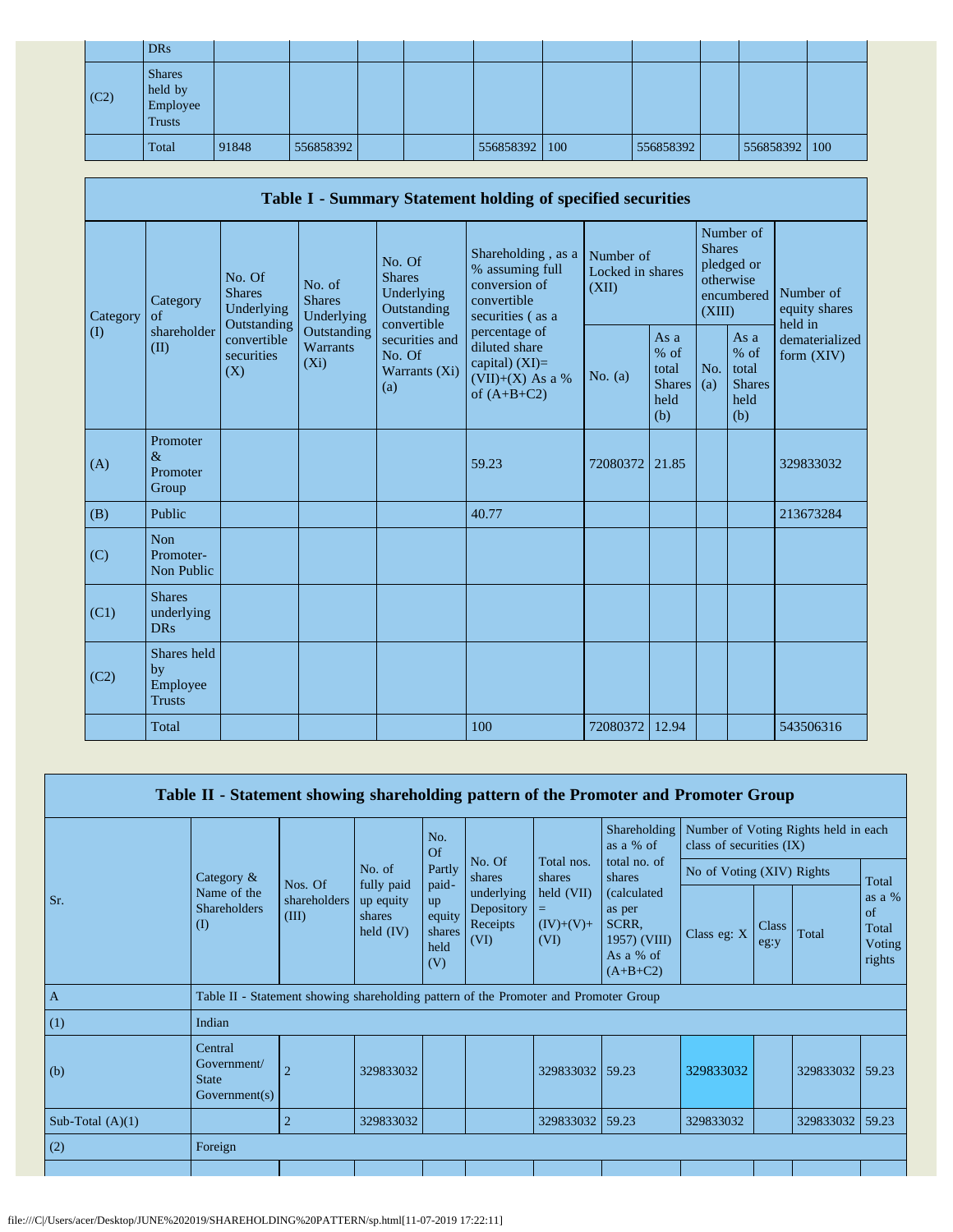| Total Shareholding of<br>Promoter and Promoter<br>Group $(A)=(A)(1)+(A)(2)$ |                                                                                                                        | $\mathbf{2}$                                                                 | 329833032 |  |  | 329833032       | 59.23 | 329833032 |  | 329833032       | 59.23 |  |  |
|-----------------------------------------------------------------------------|------------------------------------------------------------------------------------------------------------------------|------------------------------------------------------------------------------|-----------|--|--|-----------------|-------|-----------|--|-----------------|-------|--|--|
| $\, {\bf B}$                                                                |                                                                                                                        | Table III - Statement showing shareholding pattern of the Public shareholder |           |  |  |                 |       |           |  |                 |       |  |  |
| (1)                                                                         | Institutions                                                                                                           |                                                                              |           |  |  |                 |       |           |  |                 |       |  |  |
| (a)                                                                         | <b>Mutual Funds</b>                                                                                                    | $\overline{\mathcal{L}}$                                                     | 27528446  |  |  | 27528446        | 4.94  | 27528446  |  | 27528446        | 4.94  |  |  |
| (e)                                                                         | Foreign<br>Portfolio<br>Investors                                                                                      | 114                                                                          | 86358946  |  |  | 86358946        | 15.51 | 86358946  |  | 86358946        | 15.51 |  |  |
| (f)                                                                         | Financial<br>Institutions/<br><b>Banks</b>                                                                             | 5                                                                            | 15730552  |  |  | 15730552        | 2.82  | 15730552  |  | 15730552        | 2.82  |  |  |
| Sub-Total $(B)(1)$                                                          |                                                                                                                        | 123                                                                          | 129617944 |  |  | 129617944       | 23.28 | 129617944 |  | 129617944       | 23.28 |  |  |
| (3)                                                                         | Non-institutions                                                                                                       |                                                                              |           |  |  |                 |       |           |  |                 |       |  |  |
| (a(i))                                                                      | Individuals -<br>i.Individual<br>shareholders<br>holding<br>nominal share<br>capital up to<br>Rs. 2 lakhs.             | 88718                                                                        | 75297512  |  |  | 75297512        | 13.52 | 75297512  |  | 75297512        | 13.52 |  |  |
| (a(ii))                                                                     | Individuals -<br>ii. Individual<br>shareholders<br>holding<br>nominal share<br>capital in<br>excess of Rs.<br>2 lakhs. | 10                                                                           | 5871003   |  |  | 5871003         | 1.05  | 5871003   |  | 5871003         | 1.05  |  |  |
| (b)                                                                         | <b>NBFCs</b><br>registered with 5<br><b>RBI</b>                                                                        |                                                                              | 62968     |  |  | 62968           | 0.01  | 62968     |  | 62968           | 0.01  |  |  |
| (e)                                                                         | Any Other<br>(specify)                                                                                                 | 2990                                                                         | 16175933  |  |  | 16175933        | 2.9   | 16175933  |  | 16175933        | 2.9   |  |  |
| Sub-Total $(B)(3)$                                                          |                                                                                                                        | 91723                                                                        | 97407416  |  |  | 97407416        | 17.49 | 97407416  |  | 97407416        | 17.49 |  |  |
| <b>Total Public</b><br>Shareholding<br>$(B)=(B)(1)+(B)(2)+(B)(3)$           |                                                                                                                        | 91846                                                                        | 227025360 |  |  | 227025360 40.77 |       | 227025360 |  | 227025360 40.77 |       |  |  |
| ${\bf C}$                                                                   | Table IV - Statement showing shareholding pattern of the Non Promoter- Non Public shareholder                          |                                                                              |           |  |  |                 |       |           |  |                 |       |  |  |
| Total $(A+B+C2)$                                                            |                                                                                                                        | 91848                                                                        | 556858392 |  |  | 556858392       | 100   | 556858392 |  | 556858392       | 100   |  |  |
| Total $(A+B+C)$                                                             |                                                                                                                        | 91848                                                                        | 556858392 |  |  | 556858392 100   |       | 556858392 |  | 556858392       | 100   |  |  |

|                |                                                             |                                                                                                     |                                                                                           | Table II - Statement showing shareholding pattern of the Promoter and Promoter Group      |                                                         |            |                                                         |                                                    |                                       |
|----------------|-------------------------------------------------------------|-----------------------------------------------------------------------------------------------------|-------------------------------------------------------------------------------------------|-------------------------------------------------------------------------------------------|---------------------------------------------------------|------------|---------------------------------------------------------|----------------------------------------------------|---------------------------------------|
| Sr.            | No. Of<br><b>Shares</b><br><b>Underlying</b><br>Outstanding | No. of<br><b>Shares</b><br>Underlying                                                               | No. Of<br><b>Shares</b><br>Underlying<br>Outstanding<br>convertible                       | Shareholding,<br>as a % assuming<br>full conversion<br>of convertible<br>securities (as a | Number of<br>Locked in shares<br>(XII)                  |            | <b>Shares</b><br>(XIII)                                 | Number of<br>pledged or<br>otherwise<br>encumbered | Number of<br>equity shares<br>held in |
|                | convertible<br>securities<br>(X)                            | Outstanding<br>securities<br><b>Warrants</b><br>and No. Of<br>$(X_i)$<br><b>Warrants</b><br>(Xi)(a) | percentage of<br>diluted share<br>capital) $(XI)=$<br>$(VII)+(X)$ As a<br>% of $(A+B+C2)$ | No. $(a)$                                                                                 | As a<br>$%$ of<br>total<br><b>Shares</b><br>held<br>(b) | No.<br>(a) | As a<br>$%$ of<br>total<br><b>Shares</b><br>held<br>(b) | dematerialized<br>form $(XIV)$                     |                                       |
| $\overline{A}$ |                                                             |                                                                                                     |                                                                                           | Table II - Statement showing shareholding pattern of the Promoter and Promoter Group      |                                                         |            |                                                         |                                                    |                                       |
|                |                                                             |                                                                                                     |                                                                                           |                                                                                           |                                                         |            |                                                         |                                                    |                                       |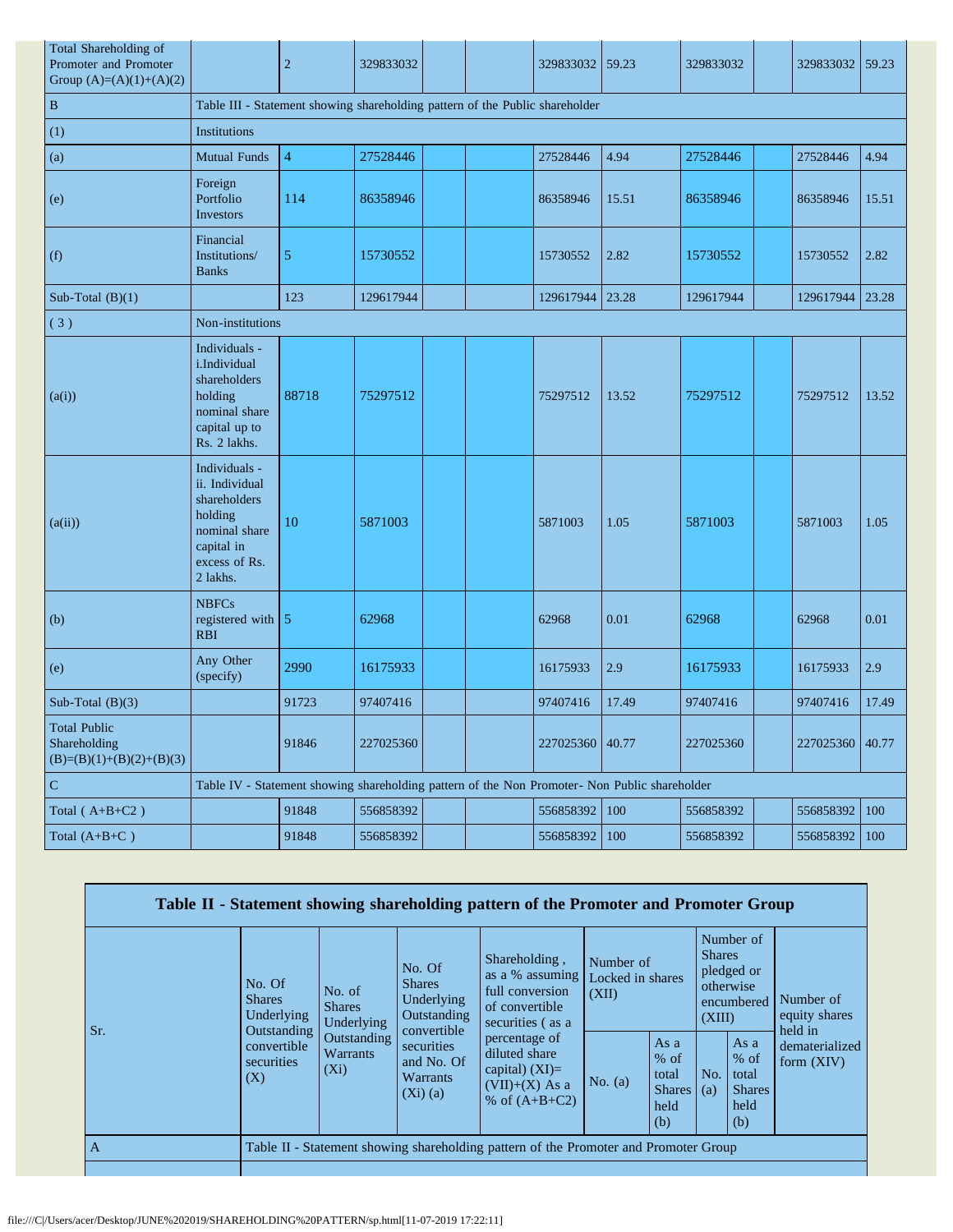| (1)                                                                         | Indian           |  |                                                                                               |          |       |  |           |
|-----------------------------------------------------------------------------|------------------|--|-----------------------------------------------------------------------------------------------|----------|-------|--|-----------|
| (b)                                                                         |                  |  | 59.23                                                                                         | 72080372 | 21.85 |  | 329833032 |
| Sub-Total $(A)(1)$                                                          |                  |  | 59.23                                                                                         | 72080372 | 21.85 |  | 329833032 |
| (2)                                                                         | Foreign          |  |                                                                                               |          |       |  |           |
| Total Shareholding of<br>Promoter and Promoter<br>Group $(A)=(A)(1)+(A)(2)$ |                  |  | 59.23                                                                                         | 72080372 | 21.85 |  | 329833032 |
| $\, {\bf B}$                                                                |                  |  | Table III - Statement showing shareholding pattern of the Public shareholder                  |          |       |  |           |
| (1)                                                                         | Institutions     |  |                                                                                               |          |       |  |           |
| (a)                                                                         |                  |  | 4.94                                                                                          |          |       |  | 27528446  |
| (e)                                                                         |                  |  | 15.51                                                                                         |          |       |  | 86358946  |
| (f)                                                                         |                  |  | 2.82                                                                                          |          |       |  | 15730552  |
| Sub-Total $(B)(1)$                                                          |                  |  | 23.28                                                                                         |          |       |  | 129617944 |
| (3)                                                                         | Non-institutions |  |                                                                                               |          |       |  |           |
| (a(i))                                                                      |                  |  | 13.52                                                                                         |          |       |  | 62104376  |
| (a(ii))                                                                     |                  |  | 1.05                                                                                          |          |       |  | 5871003   |
| (b)                                                                         |                  |  | 0.01                                                                                          |          |       |  | 62968     |
| (e)                                                                         |                  |  | 2.9                                                                                           |          |       |  | 16016993  |
| Sub-Total $(B)(3)$                                                          |                  |  | 17.49                                                                                         |          |       |  | 84055340  |
| <b>Total Public</b><br>Shareholding<br>$(B)=(B)(1)+(B)(2)+(B)(3)$           |                  |  | 40.77                                                                                         |          |       |  | 213673284 |
| $\mathbf C$                                                                 |                  |  | Table IV - Statement showing shareholding pattern of the Non Promoter- Non Public shareholder |          |       |  |           |
| Total $(A+B+C2)$                                                            |                  |  | 100                                                                                           | 72080372 | 12.94 |  | 543506316 |
| Total $(A+B+C)$                                                             |                  |  | 100                                                                                           | 72080372 | 12.94 |  | 543506316 |

| <b>Central Government/ State Government(s)</b>                                                                       |                                                         |                                                          |                          |  |  |  |  |  |  |  |
|----------------------------------------------------------------------------------------------------------------------|---------------------------------------------------------|----------------------------------------------------------|--------------------------|--|--|--|--|--|--|--|
| Searial No.                                                                                                          |                                                         | $\overline{c}$                                           |                          |  |  |  |  |  |  |  |
| Name of the<br>Shareholders (I)                                                                                      | <b>CHIEF SECRETARY JAMMU AND</b><br><b>KASHMIR GOVT</b> | SECRETARY FINANCE DEPTT JAMMU AND<br><b>KASHMIR GOVT</b> | Click here to go<br>back |  |  |  |  |  |  |  |
| PAN $(II)$                                                                                                           |                                                         |                                                          | Total                    |  |  |  |  |  |  |  |
| No. of fully paid<br>up equity shares<br>held $(IV)$                                                                 | 311243975                                               | 18589057                                                 | 329833032                |  |  |  |  |  |  |  |
| No. Of Partly<br>paid-up equity<br>shares held (V)                                                                   |                                                         |                                                          |                          |  |  |  |  |  |  |  |
| No. Of shares<br>underlying<br>Depository<br>Receipts (VI)                                                           |                                                         |                                                          |                          |  |  |  |  |  |  |  |
| Total nos, shares<br>held $(VII) =$<br>$(IV)+(V)+(VI)$                                                               | 311243975                                               | 18589057                                                 | 329833032                |  |  |  |  |  |  |  |
| Shareholding as a<br>% of total no. of<br>shares (calculated<br>as per SCRR,<br>1957) (VIII) As a<br>% of $(A+B+C2)$ | 55.89                                                   | 3.34                                                     | 59.23                    |  |  |  |  |  |  |  |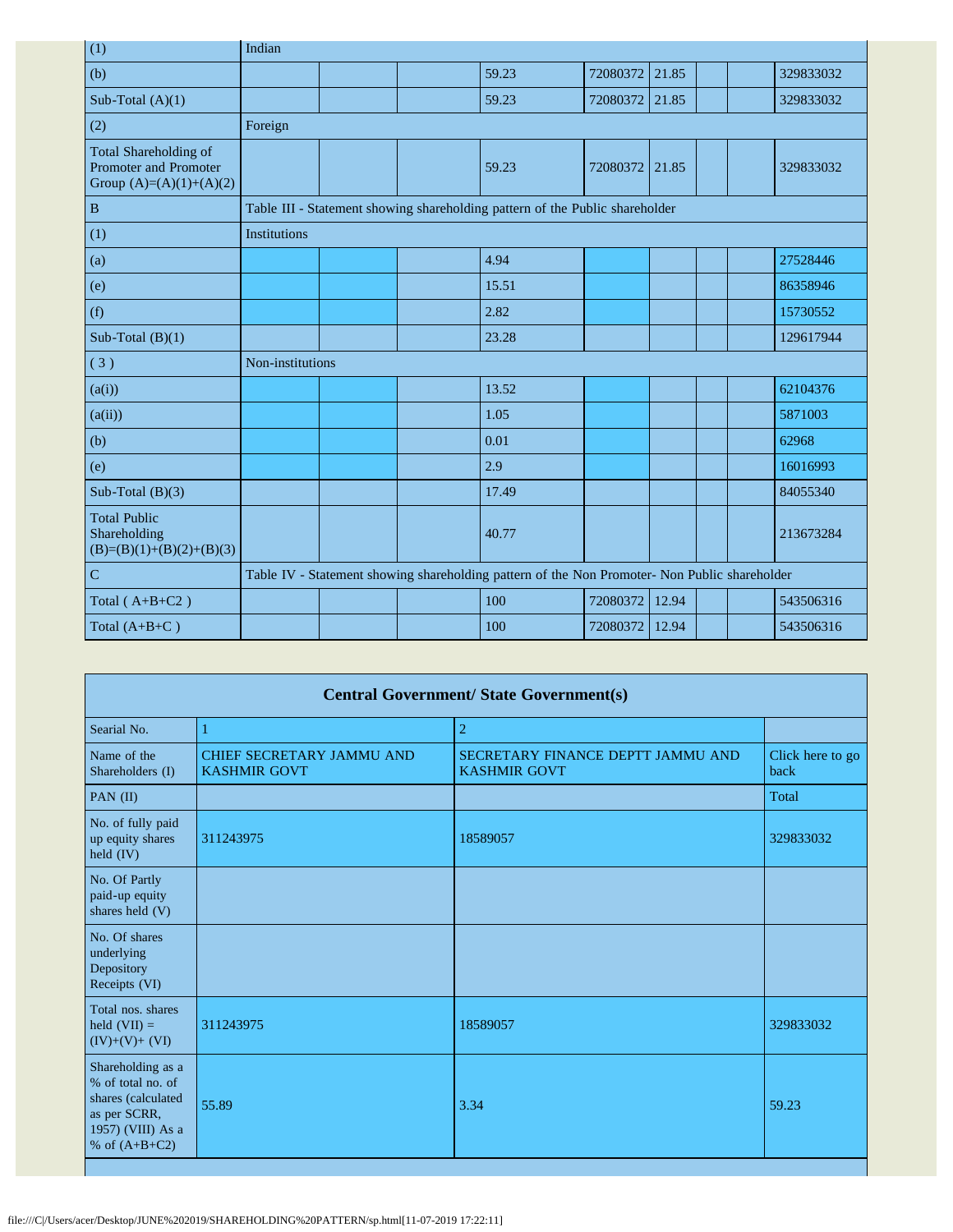| Number of Voting Rights held in each class of securities (IX) |
|---------------------------------------------------------------|
|---------------------------------------------------------------|

 $\mathbf{r}$ 

|                                                                                                                                                                                      | Number of voting Rights held in each class of securities $(IX)$ |                        |           |
|--------------------------------------------------------------------------------------------------------------------------------------------------------------------------------------|-----------------------------------------------------------------|------------------------|-----------|
| Class eg: X                                                                                                                                                                          | 311243975                                                       | 18589057               | 329833032 |
| Class eg:y                                                                                                                                                                           |                                                                 |                        |           |
| Total                                                                                                                                                                                | 311243975                                                       | 18589057               | 329833032 |
| Total as a % of<br><b>Total Voting rights</b>                                                                                                                                        | 55.89                                                           | 3.34                   | 59.23     |
| No. Of Shares<br>Underlying<br>Outstanding<br>convertible<br>securities $(X)$                                                                                                        |                                                                 |                        |           |
| No. of Shares<br>Underlying<br>Outstanding<br>Warrants (Xi)                                                                                                                          |                                                                 |                        |           |
| No. Of Shares<br>Underlying<br>Outstanding<br>convertible<br>securities and<br>warrants $(X)$                                                                                        |                                                                 |                        |           |
| Shareholding, as a<br>% assuming full<br>conversion of<br>convertible<br>securities (as a<br>percentage of<br>diluted share<br>capital) (XI)=<br>$(VII)+(X)$ As a %<br>of $(A+B+C2)$ | 55.89                                                           | 3.34                   | 59.23     |
| Number of Locked in shares (XII)                                                                                                                                                     |                                                                 |                        |           |
| No. $(a)$                                                                                                                                                                            | 68017995                                                        | 4062377                | 72080372  |
| As a % of total<br>Shares held (b)                                                                                                                                                   | 21.85                                                           | 21.85                  | 21.85     |
|                                                                                                                                                                                      | Number of Shares pledged or otherwise encumbered (XIII)         |                        |           |
| No. $(a)$                                                                                                                                                                            |                                                                 |                        |           |
| As a % of total<br>Shares held (b)                                                                                                                                                   |                                                                 |                        |           |
| Number of equity<br>shares held in<br>dematerialized<br>form (XIV)                                                                                                                   | 311243975                                                       | 18589057               | 329833032 |
| Reason for not providing PAN                                                                                                                                                         |                                                                 |                        |           |
| Reason for not<br>providing PAN                                                                                                                                                      | Textual Information(1)                                          | Textual Information(2) |           |
| Shareholder type                                                                                                                                                                     | Promoter                                                        | Promoter               |           |

| <b>Text Block</b>             |                                 |  |
|-------------------------------|---------------------------------|--|
| <b>Textual Information(1)</b> | <b>State Government Holding</b> |  |
| <b>Textual Information(2)</b> | <b>State Government Holding</b> |  |

## **Mutual Funds**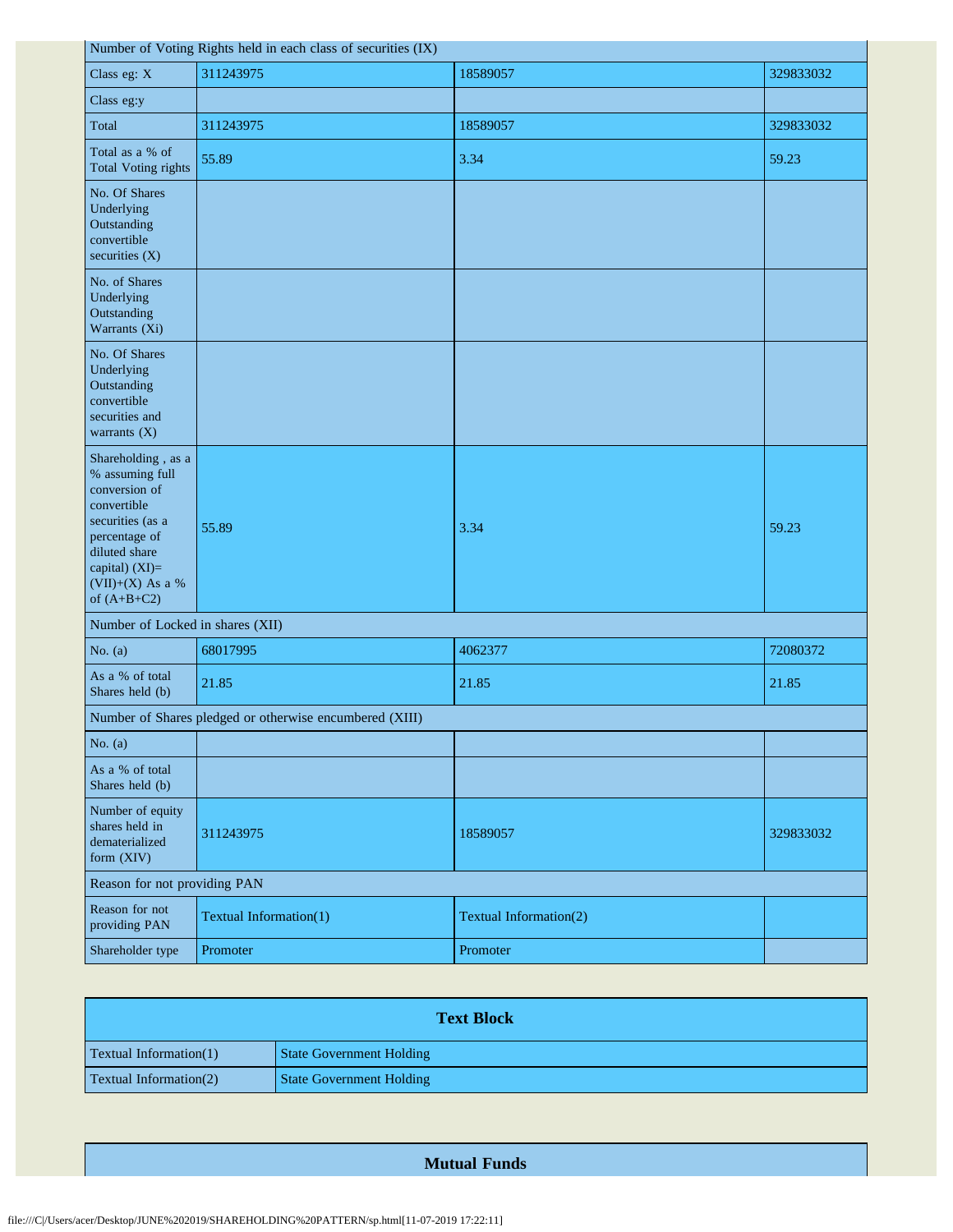| Searial No.                                                                                                                                                                          | $\mathbf{1}$                                                  | $\boldsymbol{2}$                                    |                          |
|--------------------------------------------------------------------------------------------------------------------------------------------------------------------------------------|---------------------------------------------------------------|-----------------------------------------------------|--------------------------|
| Name of the<br>Shareholders (I)                                                                                                                                                      | <b>ICICI PRUDENTIAL EQUITY SAVINGS</b><br><b>FUND</b>         | UTI - BANKING AND FINANCIAL SERVICES<br><b>FUND</b> | Click here to go<br>back |
| PAN (II)                                                                                                                                                                             | AAAAI0038F                                                    | AAATU1088L                                          | Total                    |
| No. of fully paid<br>up equity shares<br>held (IV)                                                                                                                                   | 18478317                                                      | 7952248                                             | 26430565                 |
| No. Of Partly<br>paid-up equity<br>shares held (V)                                                                                                                                   |                                                               |                                                     |                          |
| No. Of shares<br>underlying<br>Depository<br>Receipts (VI)                                                                                                                           |                                                               |                                                     |                          |
| Total nos. shares<br>held $(VII) =$<br>$(IV)+(V)+(VI)$                                                                                                                               | 18478317                                                      | 7952248                                             | 26430565                 |
| Shareholding as a<br>% of total no. of<br>shares (calculated<br>as per SCRR,<br>1957) (VIII) As a<br>% of $(A+B+C2)$                                                                 | 3.32                                                          | 1.43                                                | 4.75                     |
|                                                                                                                                                                                      | Number of Voting Rights held in each class of securities (IX) |                                                     |                          |
| Class eg: X                                                                                                                                                                          | 18478317                                                      | 7952248                                             | 26430565                 |
| Class eg:y                                                                                                                                                                           |                                                               |                                                     |                          |
| Total                                                                                                                                                                                | 18478317                                                      | 7952248                                             | 26430565                 |
| Total as a % of<br><b>Total Voting rights</b>                                                                                                                                        | 3.32                                                          | 1.43                                                | 4.75                     |
| No. Of Shares<br>Underlying<br>Outstanding<br>convertible<br>securities (X)                                                                                                          |                                                               |                                                     |                          |
| No. of Shares<br>Underlying<br>Outstanding<br>Warrants (Xi)                                                                                                                          |                                                               |                                                     |                          |
| No. Of Shares<br>Underlying<br>Outstanding<br>convertible<br>securities and No.<br>Of Warrants (Xi)<br>(a)                                                                           |                                                               |                                                     |                          |
| Shareholding, as a<br>% assuming full<br>conversion of<br>convertible<br>securities (as a<br>percentage of<br>diluted share<br>capital) $(XI)=$<br>(VII)+(X) As a %<br>of $(A+B+C2)$ | 3.32                                                          | 1.43                                                | 4.75                     |
| Number of Locked in shares (XII)                                                                                                                                                     |                                                               |                                                     |                          |
| No. $(a)$                                                                                                                                                                            |                                                               |                                                     |                          |
| As a % of total<br>Shares held (b)                                                                                                                                                   |                                                               |                                                     |                          |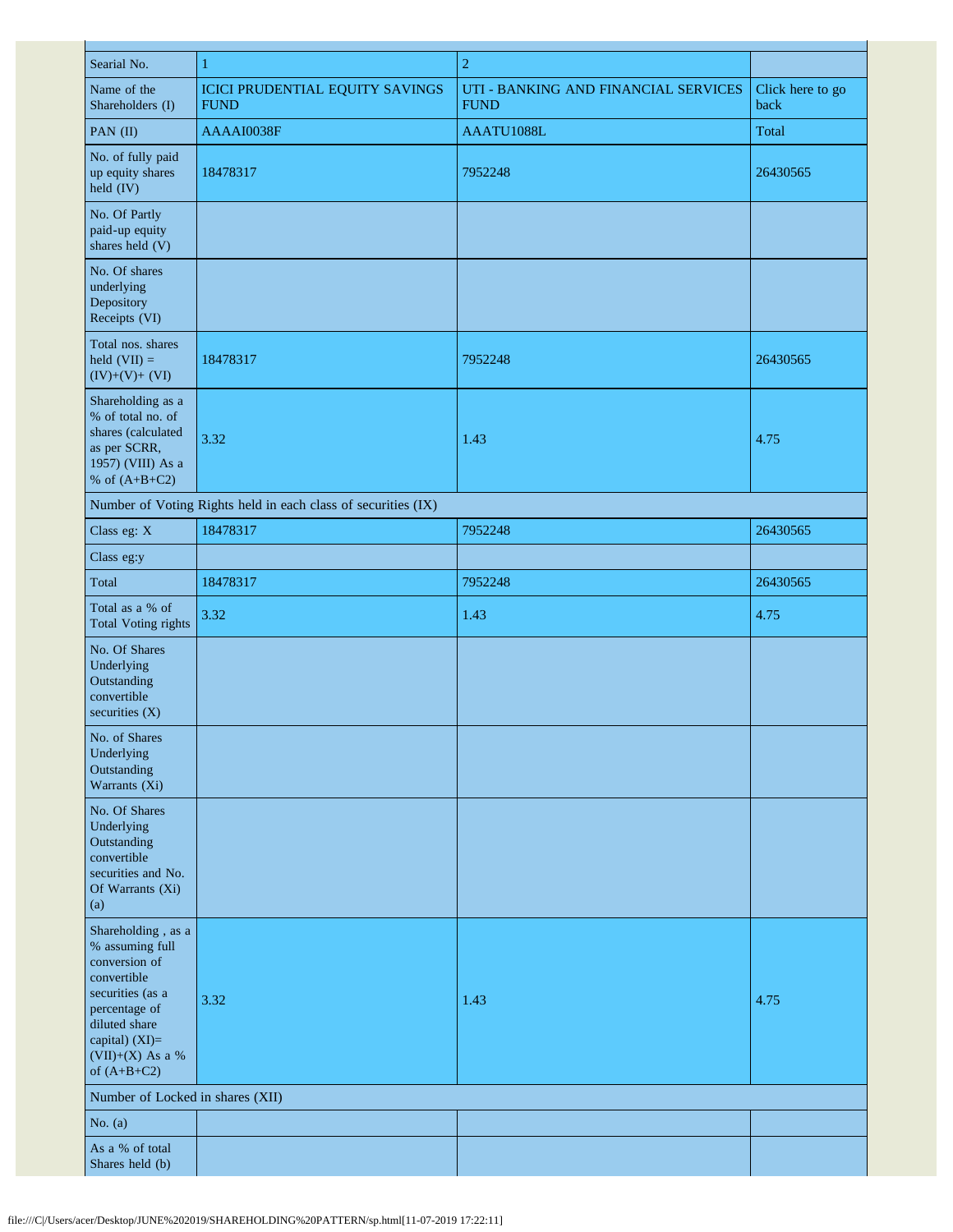| Number of equity<br>shares held in<br>dematerialized<br>form $(XIV)$ | 18478317 | 7952248 | 26430565 |
|----------------------------------------------------------------------|----------|---------|----------|
| Reason for not providing PAN                                         |          |         |          |
| Reason for not<br>providing PAN                                      |          |         |          |

|                                                                                                                      | <b>Foreign Portfolio Investors</b>                            |                                                          |                                                        |                          |  |
|----------------------------------------------------------------------------------------------------------------------|---------------------------------------------------------------|----------------------------------------------------------|--------------------------------------------------------|--------------------------|--|
| Searial No.                                                                                                          | $\mathbf{1}$                                                  | $\overline{2}$                                           | 3                                                      |                          |  |
| Name of the<br>Shareholders (I)                                                                                      | ELARA GLOBAL FUNDS - ELARA<br><b>EMERGING MARKETS FUND</b>    | <b>EAST BRIDGE CAPITAL</b><br><b>MASTER FUND LIMITED</b> | <b>EAST BRIDGE CAPITAL</b><br><b>MASTER FUND I LTD</b> | Click here<br>to go back |  |
| PAN (II)                                                                                                             | AACCE1807A                                                    | AACCE9888M                                               | AAECE8814F                                             | Total                    |  |
| No. of fully paid<br>up equity shares<br>held (IV)                                                                   | 5909148                                                       | 17512431                                                 | 10243362                                               | 33664941                 |  |
| No. Of Partly<br>paid-up equity<br>shares held (V)                                                                   |                                                               |                                                          |                                                        |                          |  |
| No. Of shares<br>underlying<br>Depository<br>Receipts (VI)                                                           |                                                               |                                                          |                                                        |                          |  |
| Total nos. shares<br>held $(VII) =$<br>$(IV)+(V)+(VI)$                                                               | 5909148                                                       | 17512431                                                 | 10243362                                               | 33664941                 |  |
| Shareholding as a<br>% of total no. of<br>shares (calculated<br>as per SCRR,<br>1957) (VIII) As a<br>% of $(A+B+C2)$ | 1.06                                                          | 3.14                                                     | 1.84                                                   | 6.05                     |  |
|                                                                                                                      | Number of Voting Rights held in each class of securities (IX) |                                                          |                                                        |                          |  |
| Class eg: X                                                                                                          | 5909148                                                       | 17512431                                                 | 10243362                                               | 33664941                 |  |
| Class eg:y                                                                                                           |                                                               |                                                          |                                                        |                          |  |
| Total                                                                                                                | 5909148                                                       | 17512431                                                 | 10243362                                               | 33664941                 |  |
| Total as a % of<br><b>Total Voting rights</b>                                                                        | 1.06                                                          | 3.14                                                     | 1.84                                                   | 6.05                     |  |
| No. Of Shares<br>Underlying<br>Outstanding<br>convertible<br>securities (X)                                          |                                                               |                                                          |                                                        |                          |  |
| No. of Shares<br>Underlying<br>Outstanding<br>Warrants (Xi)                                                          |                                                               |                                                          |                                                        |                          |  |
| No. Of Shares<br>Underlying<br>Outstanding<br>convertible<br>securities and No.<br>Of Warrants (Xi)<br>(a)           |                                                               |                                                          |                                                        |                          |  |
| Shareholding, as a<br>% assuming full                                                                                |                                                               |                                                          |                                                        |                          |  |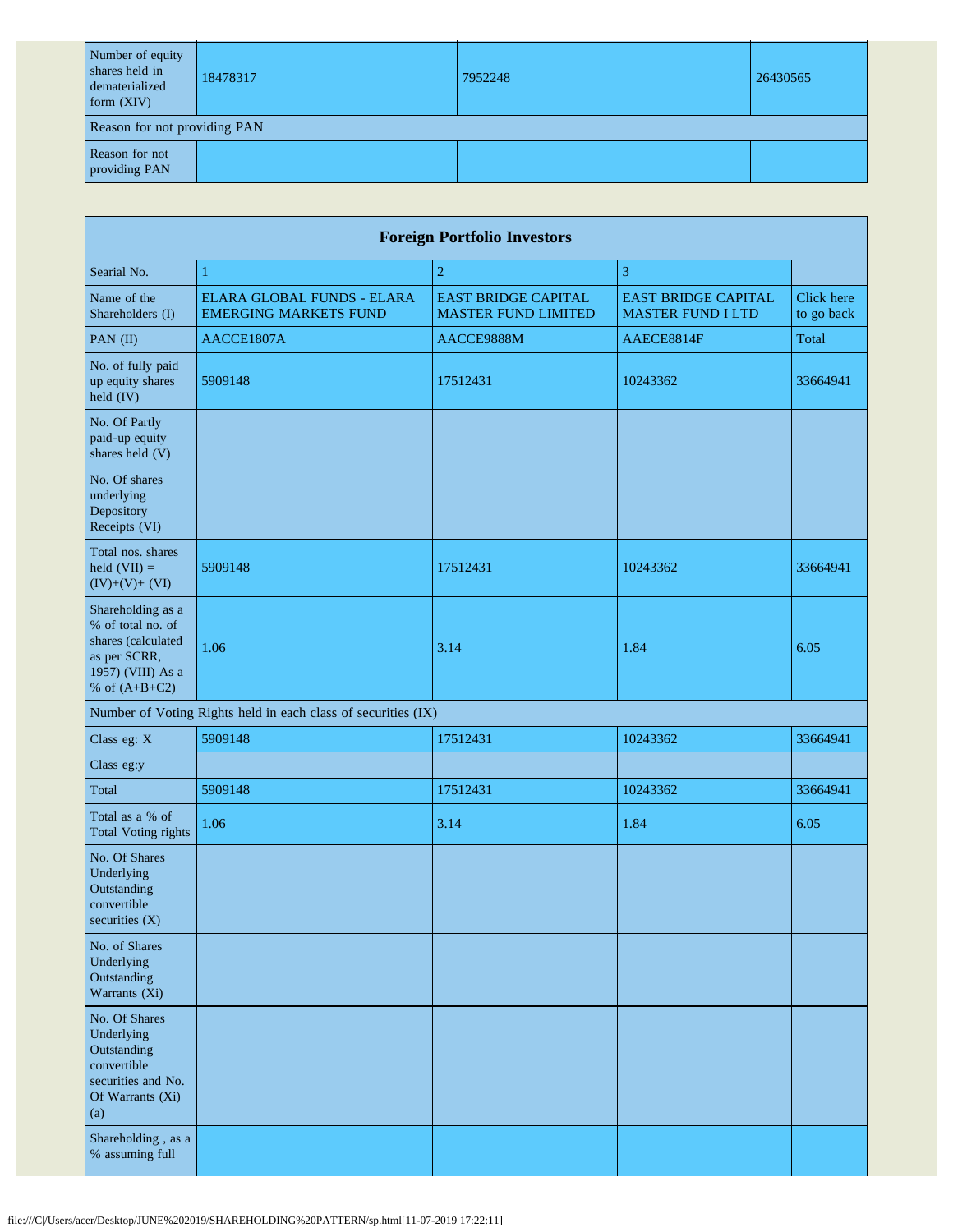| conversion of<br>convertible<br>securities (as a<br>percentage of<br>diluted share<br>capital) $(XI)=$<br>(VII)+(X) As a %<br>of $(A+B+C2)$ | 1.06    | 3.14     | 1.84     | 6.05     |
|---------------------------------------------------------------------------------------------------------------------------------------------|---------|----------|----------|----------|
| Number of Locked in shares (XII)                                                                                                            |         |          |          |          |
| No. $(a)$                                                                                                                                   |         |          |          |          |
| As a % of total<br>Shares held (b)                                                                                                          |         |          |          |          |
| Number of equity<br>shares held in<br>dematerialized<br>form (XIV)                                                                          | 5909148 | 17512431 | 10243362 | 33664941 |
| Reason for not providing PAN                                                                                                                |         |          |          |          |
| Reason for not<br>providing PAN                                                                                                             |         |          |          |          |

| <b>Financial Institutions/ Banks</b>                                                                                 |                                                               |                       |  |  |
|----------------------------------------------------------------------------------------------------------------------|---------------------------------------------------------------|-----------------------|--|--|
| Searial No.                                                                                                          | $\mathbf{1}$                                                  |                       |  |  |
| Name of the<br>Shareholders (I)                                                                                      | LIFE INSURANCE CORPORATION OF INDIA                           | Click here to go back |  |  |
| PAN (II)                                                                                                             | AAACL0582H                                                    | Total                 |  |  |
| No. of fully paid<br>up equity shares<br>held (IV)                                                                   | 15374694                                                      | 15374694              |  |  |
| No. Of Partly<br>paid-up equity<br>shares held (V)                                                                   |                                                               |                       |  |  |
| No. Of shares<br>underlying<br>Depository<br>Receipts (VI)                                                           |                                                               |                       |  |  |
| Total nos. shares<br>held $(VII) =$<br>$(IV)+(V)+(VI)$                                                               | 15374694                                                      | 15374694              |  |  |
| Shareholding as a<br>% of total no. of<br>shares (calculated<br>as per SCRR,<br>1957) (VIII) As a<br>% of $(A+B+C2)$ | 2.76                                                          | 2.76                  |  |  |
|                                                                                                                      | Number of Voting Rights held in each class of securities (IX) |                       |  |  |
| Class eg: X                                                                                                          | 15374694                                                      | 15374694              |  |  |
| Class eg:y                                                                                                           |                                                               |                       |  |  |
| Total                                                                                                                | 15374694                                                      | 15374694              |  |  |
| Total as a % of<br><b>Total Voting rights</b>                                                                        | 2.76                                                          | 2.76                  |  |  |
| No. Of Shares<br>Underlying<br>Outstanding<br>convertible<br>securities $(X)$                                        |                                                               |                       |  |  |
| No. of Shares                                                                                                        |                                                               |                       |  |  |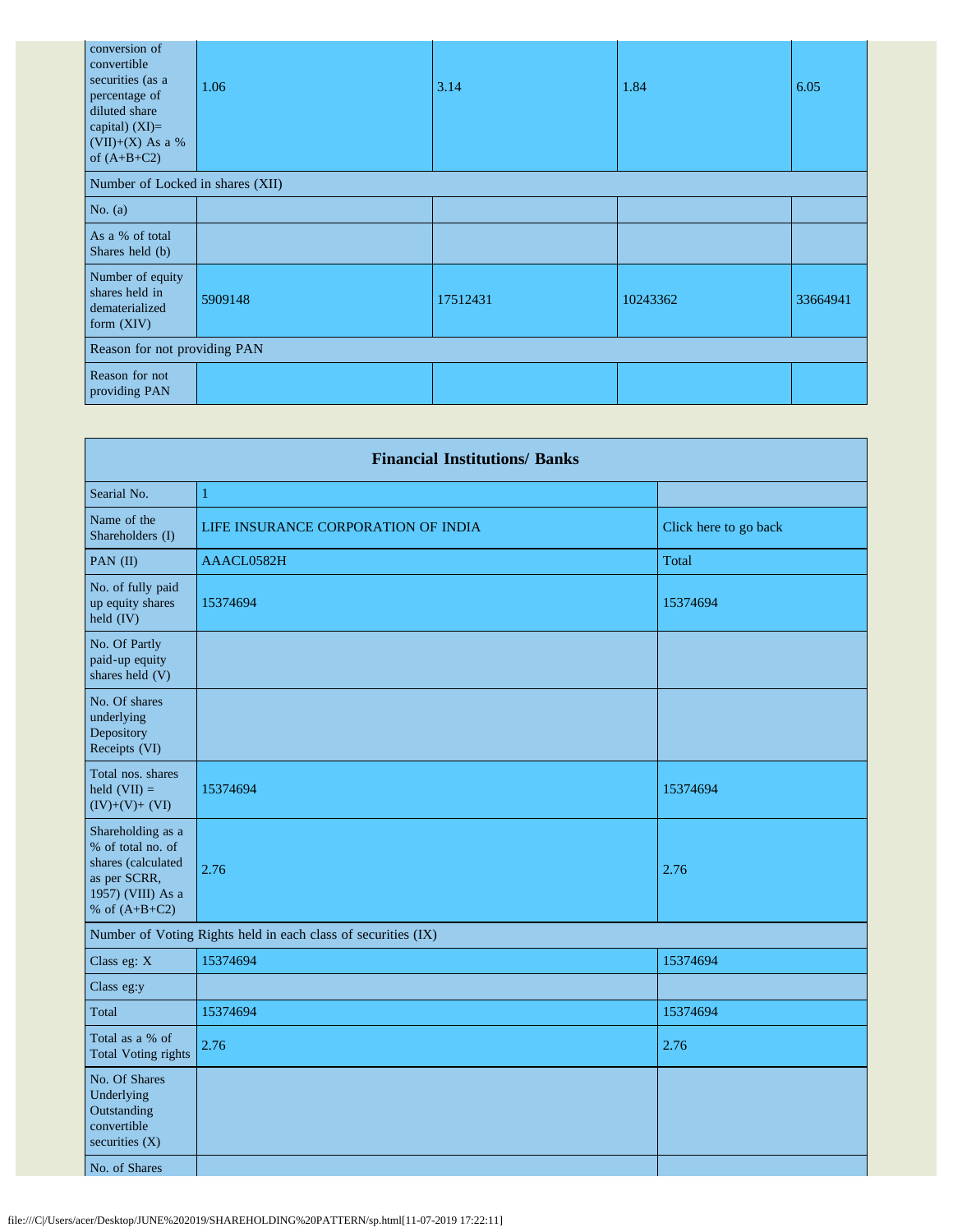| Underlying<br>Outstanding<br>Warrants (Xi)                                                                                                                                             |          |          |
|----------------------------------------------------------------------------------------------------------------------------------------------------------------------------------------|----------|----------|
| No. Of Shares<br>Underlying<br>Outstanding<br>convertible<br>securities and No.<br>Of Warrants (Xi)<br>(a)                                                                             |          |          |
| Shareholding, as a<br>% assuming full<br>conversion of<br>convertible<br>securities (as a<br>percentage of<br>diluted share<br>capital) $(XI)=$<br>$(VII)+(X)$ As a %<br>of $(A+B+C2)$ | 2.76     | 2.76     |
| Number of Locked in shares (XII)                                                                                                                                                       |          |          |
| No. $(a)$                                                                                                                                                                              |          |          |
| As a % of total<br>Shares held (b)                                                                                                                                                     |          |          |
| Number of equity<br>shares held in<br>dematerialized<br>form $(XIV)$                                                                                                                   | 15374694 | 15374694 |
| Reason for not providing PAN                                                                                                                                                           |          |          |
| Reason for not<br>providing PAN                                                                                                                                                        |          |          |

| Any Other (specify)                                        |               |                                |                              |                            |                                        |                            |                |
|------------------------------------------------------------|---------------|--------------------------------|------------------------------|----------------------------|----------------------------------------|----------------------------|----------------|
| Searial No.                                                | 1             | $\overline{2}$                 | 3                            | $\overline{4}$             | 5                                      | 6                          | $\overline{7}$ |
| Category                                                   | <b>Trusts</b> | <b>Others</b>                  | Non-Resident<br>Indian (NRI) | Clearing<br><b>Members</b> | <b>Others</b>                          | <b>Bodies</b><br>Corporate | <b>IEPF</b>    |
| Category / More<br>than 1 percentage                       | Category      | Category                       | Category                     | Category                   | Category                               | Category                   | Category       |
| Name of the<br>Shareholders (I)                            |               | Alternative<br>investment Fund |                              |                            | Non resident Indian Non<br>Repatriable |                            |                |
| PAN $(II)$                                                 |               |                                |                              |                            |                                        |                            |                |
| No. of the<br>Shareholders (I)                             | 9             | 8                              | 1286                         | 113                        | 610                                    | 963                        | $\mathbf{1}$   |
| No. of fully paid<br>up equity shares<br>held $(IV)$       | 89500         | 1307745                        | 4809616                      | 383781                     | 1423350                                | 7603609                    | 558332         |
| No. Of Partly<br>paid-up equity<br>shares held (V)         |               |                                |                              |                            |                                        |                            |                |
| No. Of shares<br>underlying<br>Depository<br>Receipts (VI) |               |                                |                              |                            |                                        |                            |                |
| Total nos. shares<br>held $(VII) =$<br>$(IV)+(V)+(VI)$     | 89500         | 1307745                        | 4809616                      | 383781                     | 1423350                                | 7603609                    | 558332         |
| Shareholding as a                                          |               |                                |                              |                            |                                        |                            |                |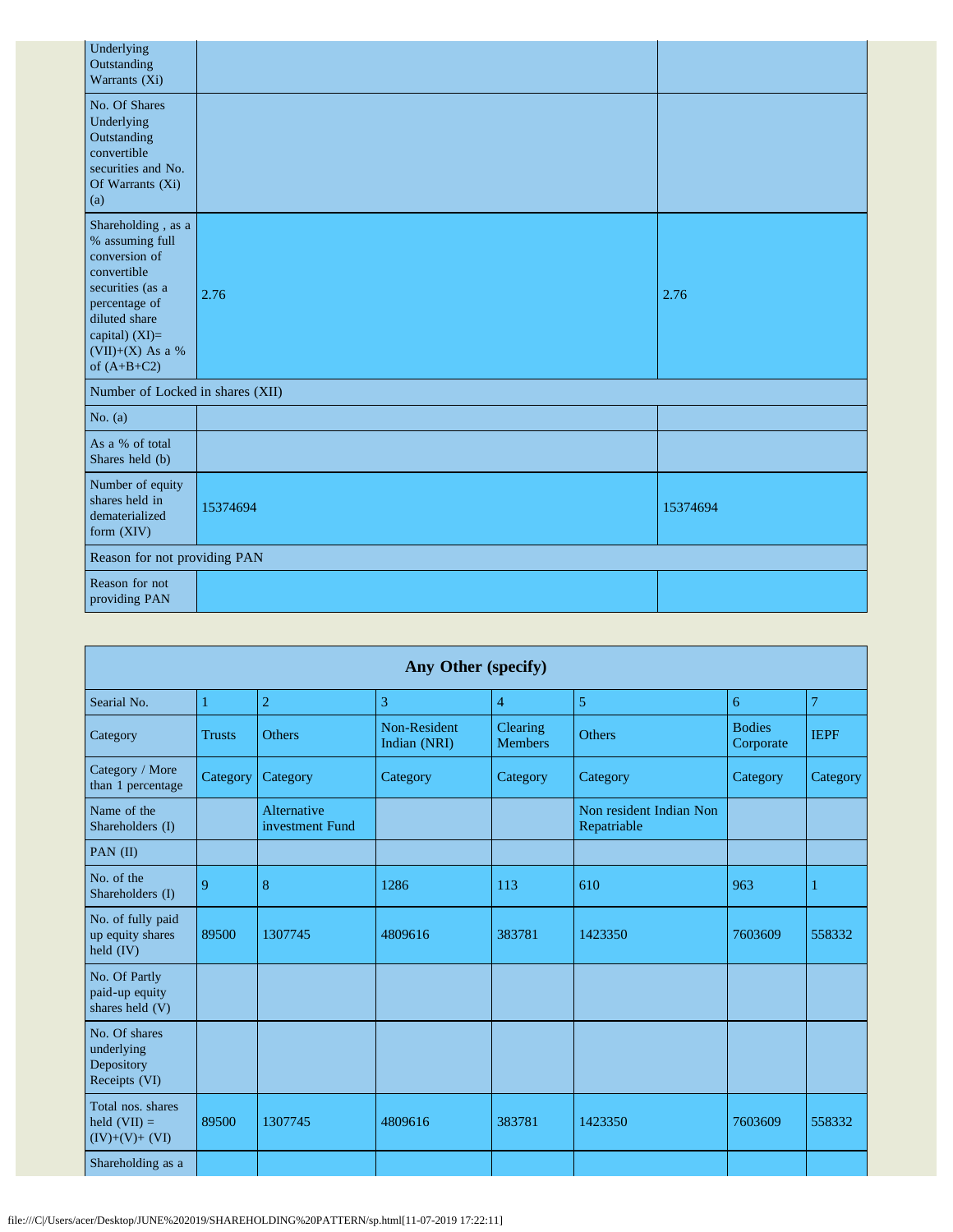| % of total no. of<br>shares (calculated<br>as per SCRR,<br>1957) (VIII) As a<br>% of $(A+B+C2)$                                                                                      | 0.02  | 0.23                                                          | 0.86    | 0.07   | 0.26    | 1.37    | 0.1    |
|--------------------------------------------------------------------------------------------------------------------------------------------------------------------------------------|-------|---------------------------------------------------------------|---------|--------|---------|---------|--------|
|                                                                                                                                                                                      |       | Number of Voting Rights held in each class of securities (IX) |         |        |         |         |        |
| Class eg: X                                                                                                                                                                          | 89500 | 1307745                                                       | 4809616 | 383781 | 1423350 | 7603609 | 558332 |
| Class eg:y                                                                                                                                                                           |       |                                                               |         |        |         |         |        |
| Total                                                                                                                                                                                | 89500 | 1307745                                                       | 4809616 | 383781 | 1423350 | 7603609 | 558332 |
| Total as a % of<br><b>Total Voting rights</b>                                                                                                                                        | 0.02  | 0.23                                                          | 0.86    | 0.07   | 0.26    | 1.37    | 0.1    |
| No. Of Shares<br>Underlying<br>Outstanding<br>convertible<br>securities (X)                                                                                                          |       |                                                               |         |        |         |         |        |
| No. of Shares<br>Underlying<br>Outstanding<br>Warrants (Xi)                                                                                                                          |       |                                                               |         |        |         |         |        |
| No. Of Shares<br>Underlying<br>Outstanding<br>convertible<br>securities and No.<br>Of Warrants (Xi)<br>(a)                                                                           |       |                                                               |         |        |         |         |        |
| Shareholding, as a<br>% assuming full<br>conversion of<br>convertible<br>securities (as a<br>percentage of<br>diluted share<br>capital) (XI)=<br>$(VII)+(X)$ As a %<br>of $(A+B+C2)$ | 0.02  | 0.23                                                          | 0.86    | 0.07   | 0.26    | 1.37    | 0.1    |
| Number of Locked in shares (XII)                                                                                                                                                     |       |                                                               |         |        |         |         |        |
| No. $(a)$                                                                                                                                                                            |       |                                                               |         |        |         |         |        |
| As a % of total<br>Shares held (b)                                                                                                                                                   |       |                                                               |         |        |         |         |        |
| Number of equity<br>shares held in<br>dematerialized<br>form (XIV)                                                                                                                   | 89500 | 1307745                                                       | 4799616 | 383781 | 1423350 | 7454669 | 558332 |
| Reason for not providing PAN                                                                                                                                                         |       |                                                               |         |        |         |         |        |
| Reason for not<br>providing PAN                                                                                                                                                      |       |                                                               |         |        |         |         |        |

| Any Other (specify)                  |                       |  |
|--------------------------------------|-----------------------|--|
| Searial No.                          |                       |  |
| Category                             |                       |  |
| Category / More<br>than 1 percentage |                       |  |
| Name of the<br>Shareholders (I)      | Click here to go back |  |
|                                      |                       |  |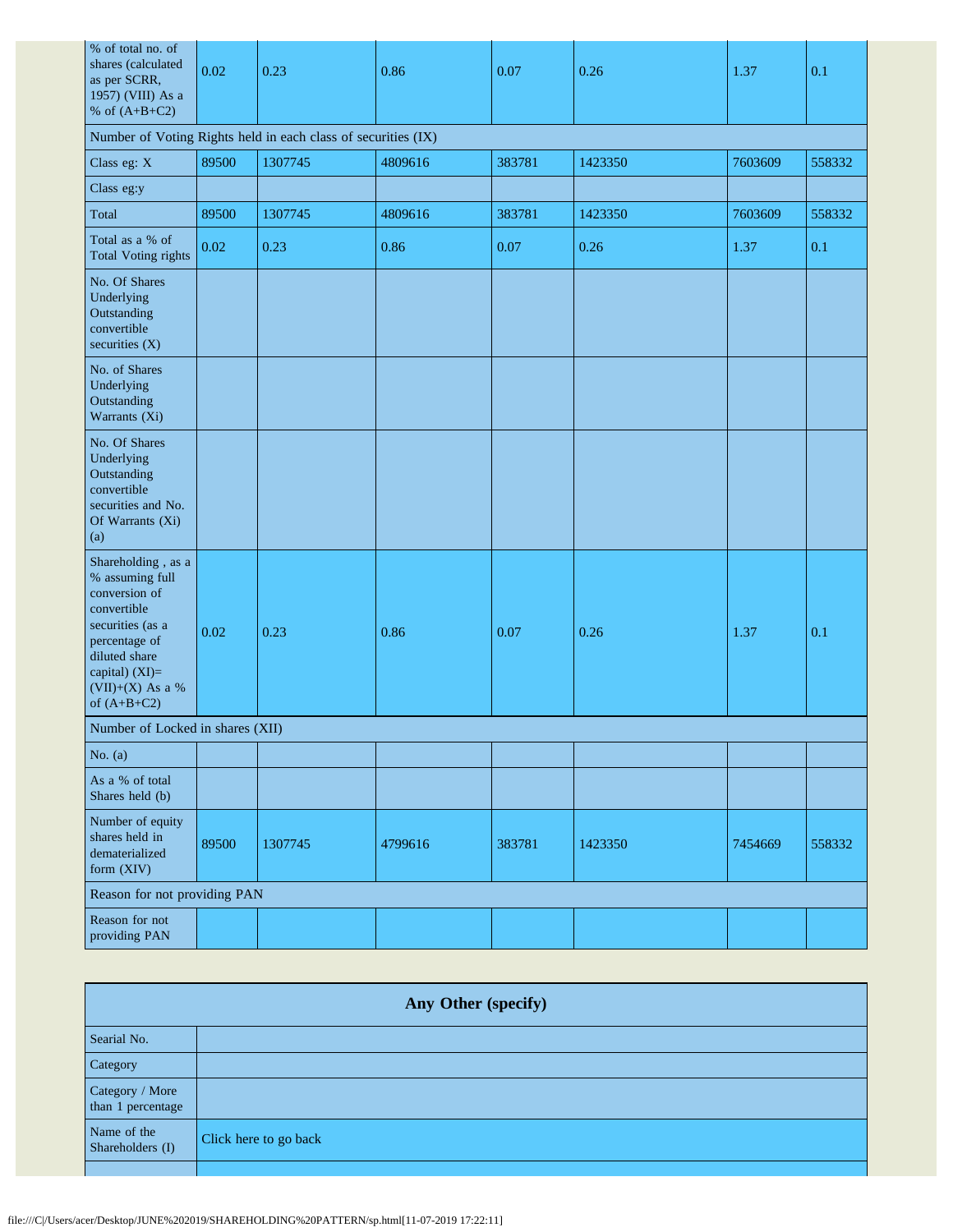| PAN (II)                                                                                                                                                                           | Total                                                         |
|------------------------------------------------------------------------------------------------------------------------------------------------------------------------------------|---------------------------------------------------------------|
| No. of the<br>Shareholders (I)                                                                                                                                                     | 2990                                                          |
| No. of fully paid<br>up equity shares<br>$\text{held (IV)}$                                                                                                                        | 16175933                                                      |
| No. Of Partly<br>paid-up equity<br>shares held (V)                                                                                                                                 |                                                               |
| No. Of shares<br>underlying<br>Depository<br>Receipts (VI)                                                                                                                         |                                                               |
| Total nos. shares<br>held $(VII) =$<br>$(IV)+(V)+(VI)$                                                                                                                             | 16175933                                                      |
| Shareholding as a<br>% of total no. of<br>shares (calculated<br>as per SCRR,<br>1957) (VIII) As a<br>% of $(A+B+C2)$                                                               | 2.91                                                          |
|                                                                                                                                                                                    | Number of Voting Rights held in each class of securities (IX) |
| Class eg: X                                                                                                                                                                        | 16175933                                                      |
| Class eg:y                                                                                                                                                                         |                                                               |
| Total                                                                                                                                                                              | 16175933                                                      |
| Total as a % of<br><b>Total Voting rights</b>                                                                                                                                      | 2.91                                                          |
| No. Of Shares<br>Underlying<br>Outstanding<br>convertible<br>securities $(X)$                                                                                                      |                                                               |
| No. of Shares<br>Underlying<br>Outstanding<br>Warrants $(X_i)$                                                                                                                     |                                                               |
| No. Of Shares<br>Underlying<br>Outstanding<br>convertible<br>securities and No.<br>Of Warrants (Xi)<br>(a)                                                                         |                                                               |
| Shareholding, as a<br>% assuming full<br>conversion of<br>convertible<br>securities (as a<br>percentage of<br>diluted share<br>capital) (XI)=<br>(VII)+(X) As a %<br>of $(A+B+C2)$ | 2.91                                                          |
| Number of Locked in shares (XII)                                                                                                                                                   |                                                               |
| No. $(a)$                                                                                                                                                                          |                                                               |
| As a % of total<br>Shares held (b)                                                                                                                                                 |                                                               |
| Number of equity<br>shares held in                                                                                                                                                 |                                                               |